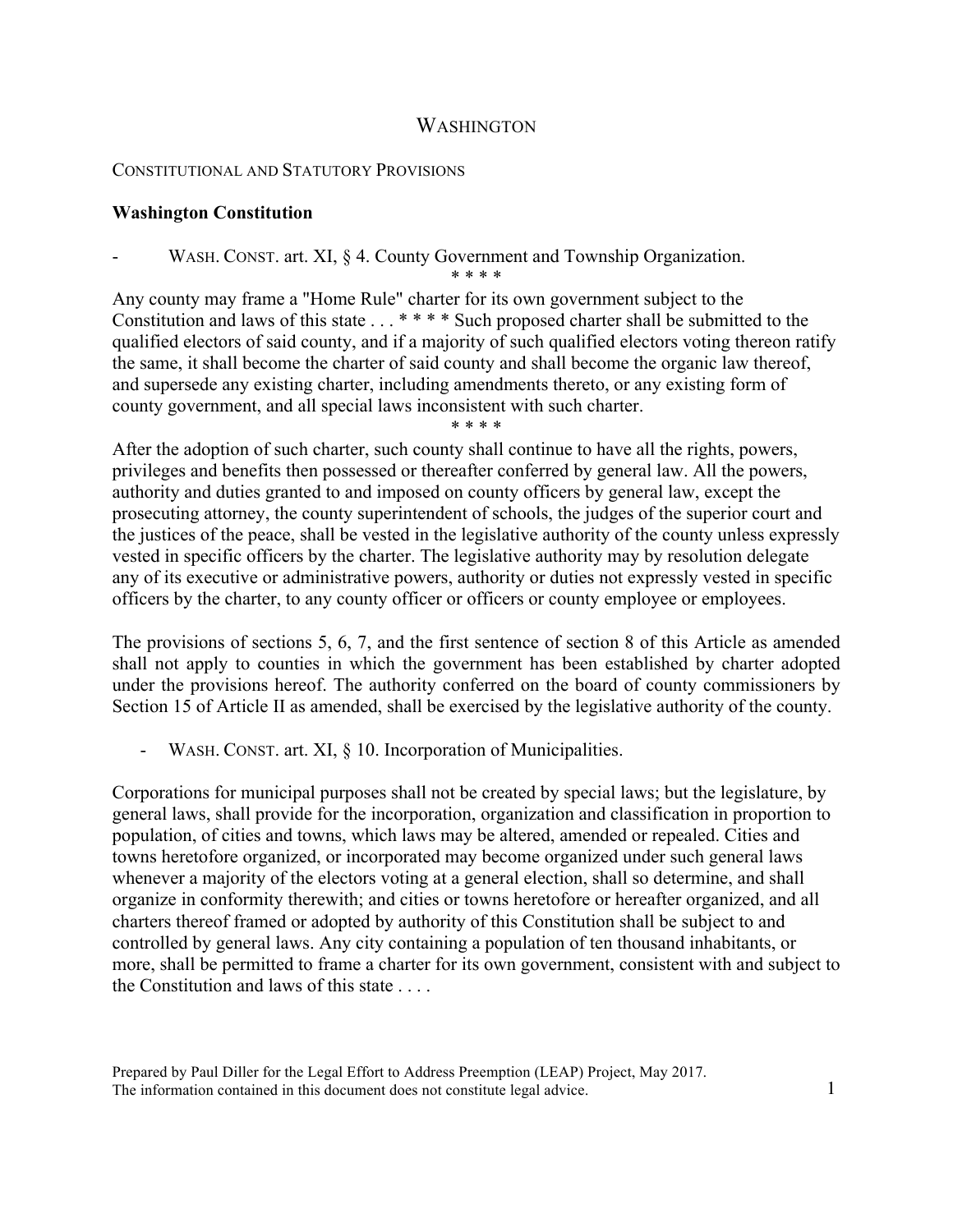- WASH. CONST. art. XI, § 11. Police and Sanitary Regulations.

Any county, city, town or township may make and enforce within its limits all such local police, sanitary and other regulations as are not in conflict with general laws.

## **Washington Statutes**

- WASH. CODE ANN. § 35A.01.010. Purpose and policy.

[T]o confer upon two optional classes of cities created hereby the broadest powers of local selfgovernment consistent with the Constitution of this state.

*Id.* § 35A.11.020. Powers vested in legislative bodies of noncharter and charter code cities.

The legislative body of each code city shall all powers possible for a city or town to have under the Constitution of this state, and not specifically denied . . . any authority ever given to any class of municipality or to all municipalities of this state.

 $\mathcal{L}_\mathcal{L} = \{ \mathcal{L}_\mathcal{L} = \{ \mathcal{L}_\mathcal{L} = \{ \mathcal{L}_\mathcal{L} = \{ \mathcal{L}_\mathcal{L} = \{ \mathcal{L}_\mathcal{L} = \{ \mathcal{L}_\mathcal{L} = \{ \mathcal{L}_\mathcal{L} = \{ \mathcal{L}_\mathcal{L} = \{ \mathcal{L}_\mathcal{L} = \{ \mathcal{L}_\mathcal{L} = \{ \mathcal{L}_\mathcal{L} = \{ \mathcal{L}_\mathcal{L} = \{ \mathcal{L}_\mathcal{L} = \{ \mathcal{L}_\mathcal{$ 

HOME RULE STRUCTURE, INCLUDING LACK OF IMMUNITY FROM STATE PREEMPTION

The Washington constitution allows home rule for both cities and counties. Cities with more than 10,000 residents may adopt a home-rule charter, and ten cities have done so.<sup>1</sup> Most other cities (192) have converted to "code city status," which allows them to exercise "sweeping powers" and is designed to free them from Dillon's Rule.<sup>2</sup> Seven counties have adopted home rule pursuant to the Washington constitution.<sup>3</sup> The primary benefit of adopting home rule as a county appears to be increased structural autonomy regarding county officers and elections. 4

<sup>1</sup> *Washington City and Town Profiles*, Mun. Research & Services Center, http://

www.mrsc.org/cityprofiles/citylist.aspx (listing first-class charter cities as Aberdeen, Bellingham, Bremerton,

Everett, Richland, Seattle, Spokane, Tacoma, Vancouver, and Yakima). <sup>2</sup> *Id.* (listing "code cities"); *see also* Hugh Spitzer, *"Home Rule" vs. "Dillon's Rule" for Washington Cities*, 38 SEATTLE U. L. REV. 809, 842 (2015) ("While less than a constitutional amendment to bolster and entrench home rule powers, the Optional Municipal Code gave sweeping powers to small and medium-sized cities, almost all of which have since converted to code city status.").

<sup>3</sup> These counties include Clallam, Clark, King, Pierce, San Juan, Snohomish, and Whatcom. *County Forms of Government*, Mun. Research & Services Center, http://mrsc.org/Home/Explore-Topics/Governance/Forms-of-Government-and-Organization/County-Forms-of-Government.aspx.<br><sup>4</sup> *Id.*; *e.g.*, Henry v. Thorne, 602 P.2d 354 (Wash. 1979) (allowing home-rule county to impose stricter requirements

on timing of elections to fill vacancies than state constitution or general laws); State ex rel. Carroll v. King Cty., 474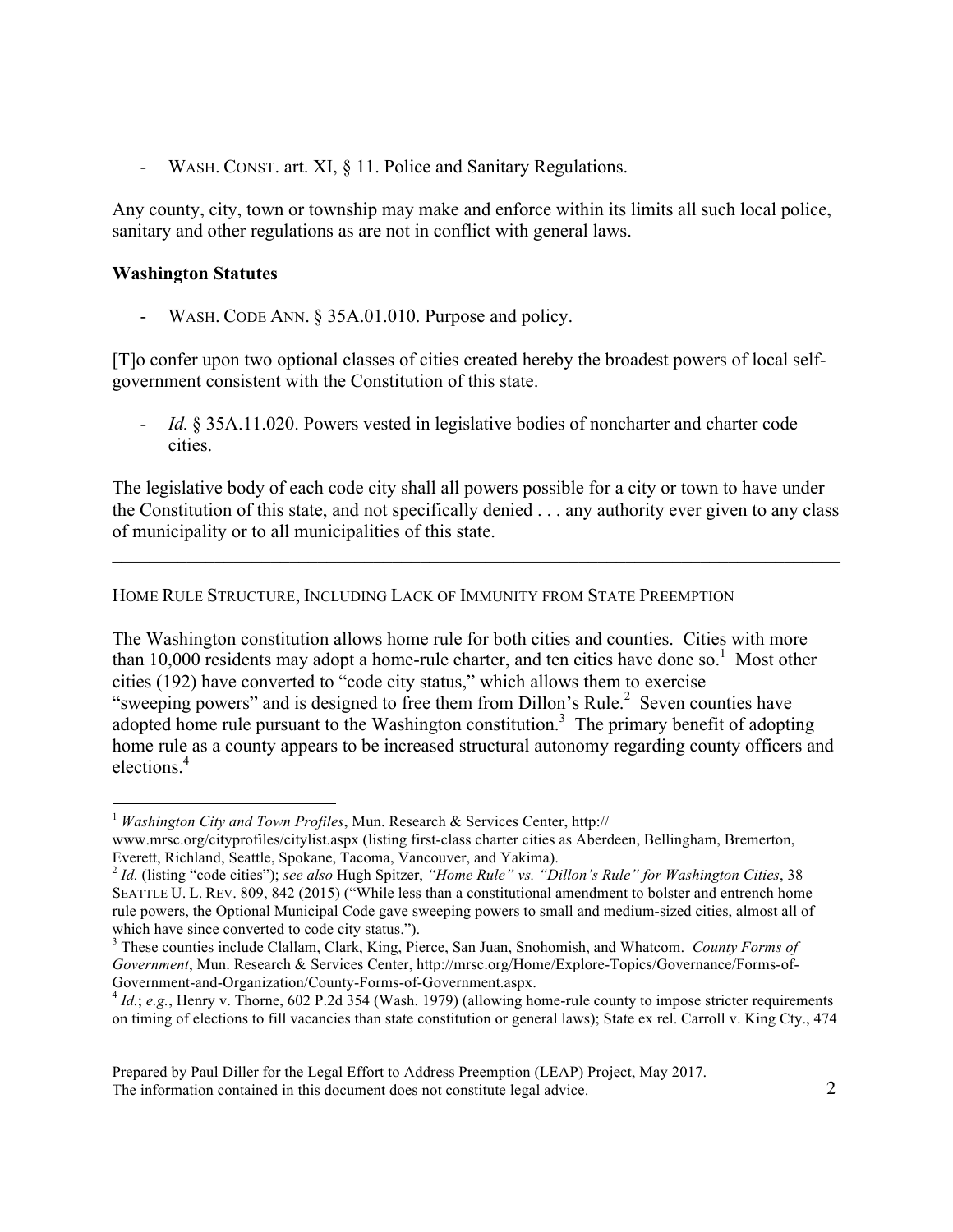The constitution expressly gives all cities broad police powers, as long as local acts are "not in conflict with general laws.<sup>35</sup> It also allows for flexibility in local government structure, although the structure must be consistent with general laws. $6$  State law also gives non-home-rule cities that seek it – "code cities" – significant authority after the legislature expressed its intent to abandon Dillon's Rule with respect to these cities.<sup>7</sup> Code cities have less autonomy than homerule cities with respect to their structure, which is determined by state law.<sup>8</sup>

Despite the constitutional and statutory provisions, the state supreme court has fluctuated between recognizing cities' robust authority and citing Dillon's Rule in construing their authority narrowly.<sup>9</sup> For example, a 1980 decision upheld the code city of Issaquah's authority to operate a municipal television system despite no express grant from the legislature.<sup>10</sup> Three years later, by contrast, the court ruled that because the legislature had not explicitly granted a group of cities authority, they could not agree in advance to make unconditional payments for electrical power capacity in anticipation of the construction of nuclear power plants.<sup>11</sup> The court concluded that when the state has shared or paramount interest in a subject matter area, localities must have express authority from the legislature to act.<sup>12</sup> While the power plant case is unusual insofar as the application of Dillon's Rule was beneficial to cities by letting them off the hook for an *ultra vires* act, Professor Hugh Spitzer traces how the strain of Dillon's Rule in that and earlier decisions continues to pop up in subsequent state supreme court decisions constraining local authority.<sup>13</sup> In more recent cases, the Washington Supreme Court has, for instance, invalidated a charter city-owned utility's attempt to make payments to defray its greenhouse gas emissions and a code city's attempt to impose a moratorium on shoreline development.<sup>14</sup>

Professor Spitzer hypothesizes that the Washington courts bounce back and forth between home rule and Dillon's Rule in part because Washington still applies the latter to special districts.<sup>15</sup> Hence, the rule "lives on in judicial discourse," and seeps into decisions involving municipalities to which it should not apply.<sup>16</sup>

 $\overline{a}$ 

13 Spitzer, *supra* note 2, at 848-55.

Prepared by Paul Diller for the Legal Effort to Address Preemption (LEAP) Project, May 2017. The information contained in this document does not constitute legal advice. 3

P.2d 877 (Wash. 1970) (home-rule county may hold elections in odd years).<br>
<sup>5</sup> WASH. CONST. art. XI § 11.<br>
<sup>6</sup> WASH. CONST. art. XI § 10.<br>
<sup>7</sup> Municipal Code Comm., A Review of the Objectives of the Municipal Code (expres Municipal Code, WASH. REV. CODE § 35A).<br><sup>8</sup> Spitzer, *supra* note 2, at 856.

<sup>&</sup>lt;sup>9</sup> See *id.* at 843 tbl. (comparing Washington Supreme Court "home rule opinions" and "Dillon's Rule opinions" from 1958 to 2011).<br> $^{10}$  City of Issaquah v. Teleprompter Corp., 611 P.2d 741 (Wash. 1980).

 $11$  Chem. Bank v. Wash. Pub. Power Supply Sys., 666 P.2d 239 (Wash. 1983).

 $12$  *Id.* 

<sup>&</sup>lt;sup>14</sup> *Id.* at 854 (citing Okeson v. City of Seattle, 150 P.3d 556 (Wash. 2007) (greenhouse gas), and Biggers v.

Bainbridge Island, 169 P.3d 14 (Wash. 2007) (shoreline moratorium)).<br><sup>15</sup> Spitzer, *supra* note 2, at 858-59.<br><sup>16</sup> *Id.* Spitzer also cites judges' customary use of common law as making them "prone to bend or altogether i